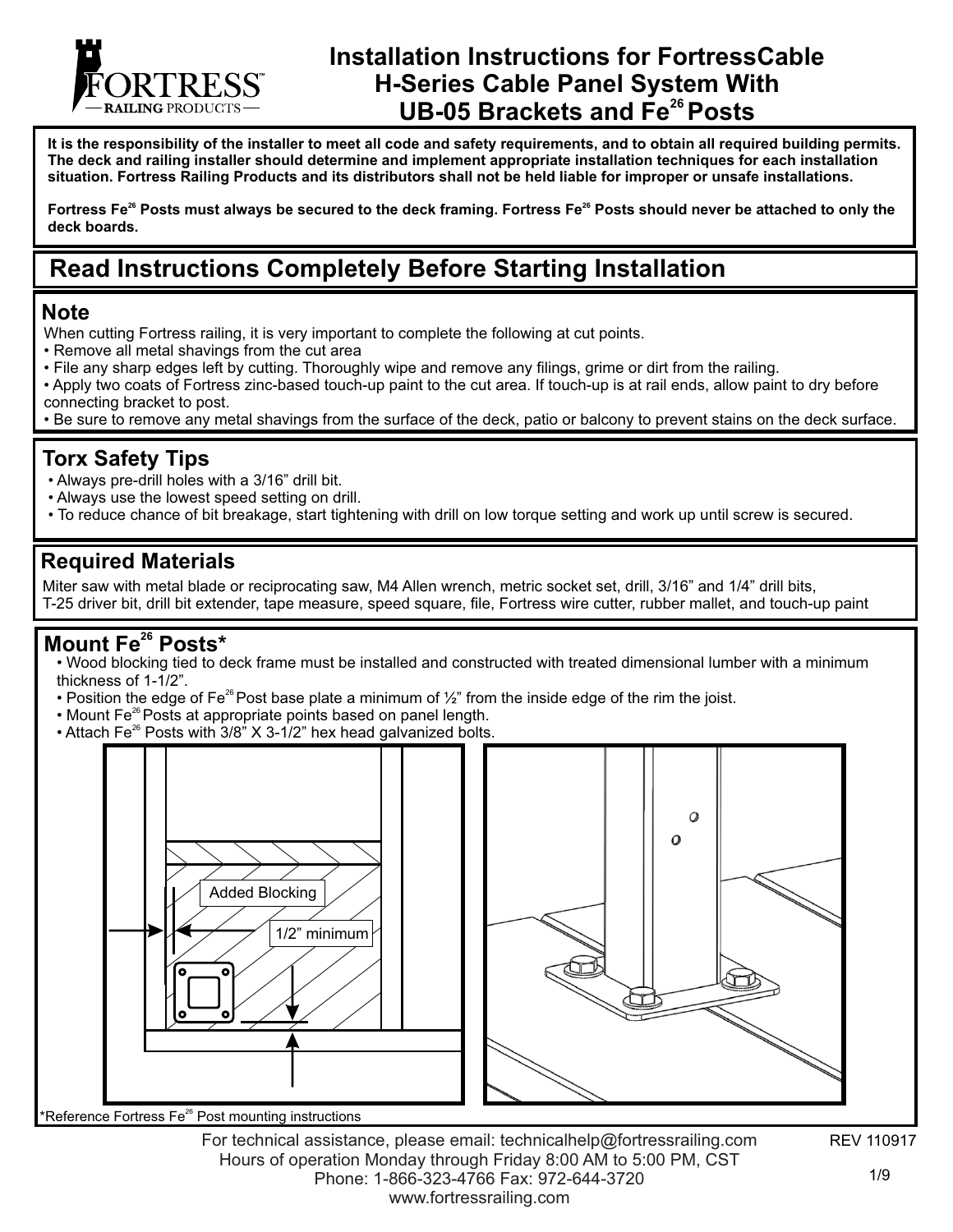

#### **UB-05 Bracket Top and Bottom Locations for FortressCable H-Series System Installations**

| Pre-drilling with a 3/16" drill bit is required. |                             |            |             |              |
|--------------------------------------------------|-----------------------------|------------|-------------|--------------|
|                                                  | <b>Pre-Drill Dimensions</b> |            |             |              |
| Rail Panel<br>Height                             | A*                          | в          | C           |              |
| 34"                                              | $3 - 5/8"$                  | $5 - 1/8"$ | $36 - 3/8"$ | $37 - 7/8"$  |
| 40"                                              | $3 - 5/8"$                  | $5 - 1/8"$ | $42 - 3/8"$ | $43 - 7/8$ " |



**\*Dimension A positions bottom edge of rail 3-3/4" above deck surface. \*Dimension A is measured from the bottom surface of post base.**

**Remove all metal shavings from deck, post base cover, post, and panel before bracket is screwed to post to prevent rust stains.**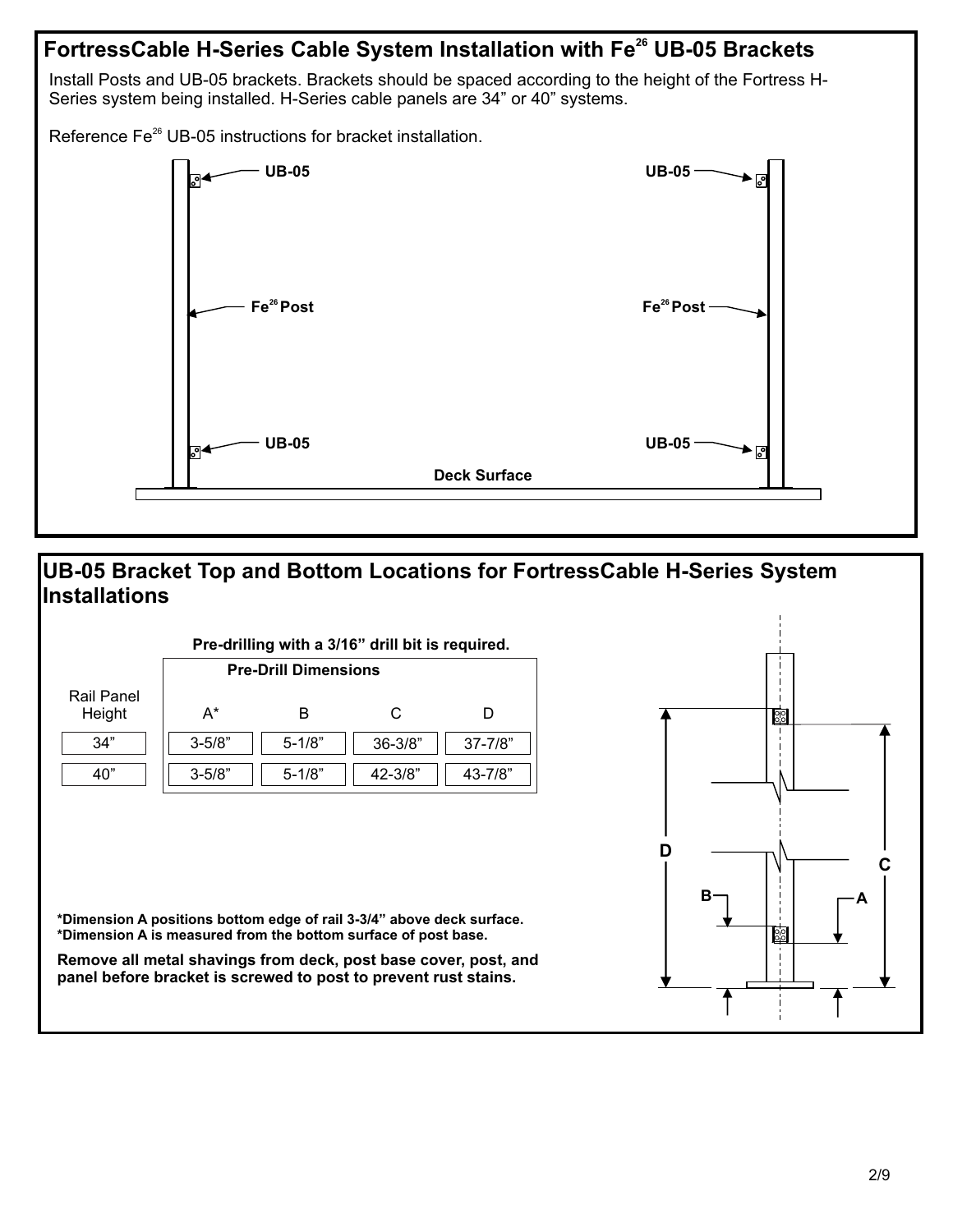## **Remove Vertical Upright Covers and Detach Mid-Span Supports and Vertical Uprights from Rails**

• Support panel on a flat work surface. Protect the product from scratching by placing cardboard on the surface.

- Use a M4 Allen wrench to remove the 4 button head cap screws that secure each upright cover in place.
- Place upright covers and screws to the side. (They will be reinstalled in later step.)
- Using a M4 hex wrench, remove the fasteners (5 & 6) holding the mid-span support.

• Using a M4 hex wrench and M10 socket, remove the fasteners (1,2,3 & 4) holding the top and bottom rails to the vertical uprights.



## **Remove Top Rail and Bottom Rail**

- Use a rubber mallet to remove top rail and bottom rail from vertical uprights.
- Be careful not to scratch vertical uprights.
- Cables and mid-span support will stay together.

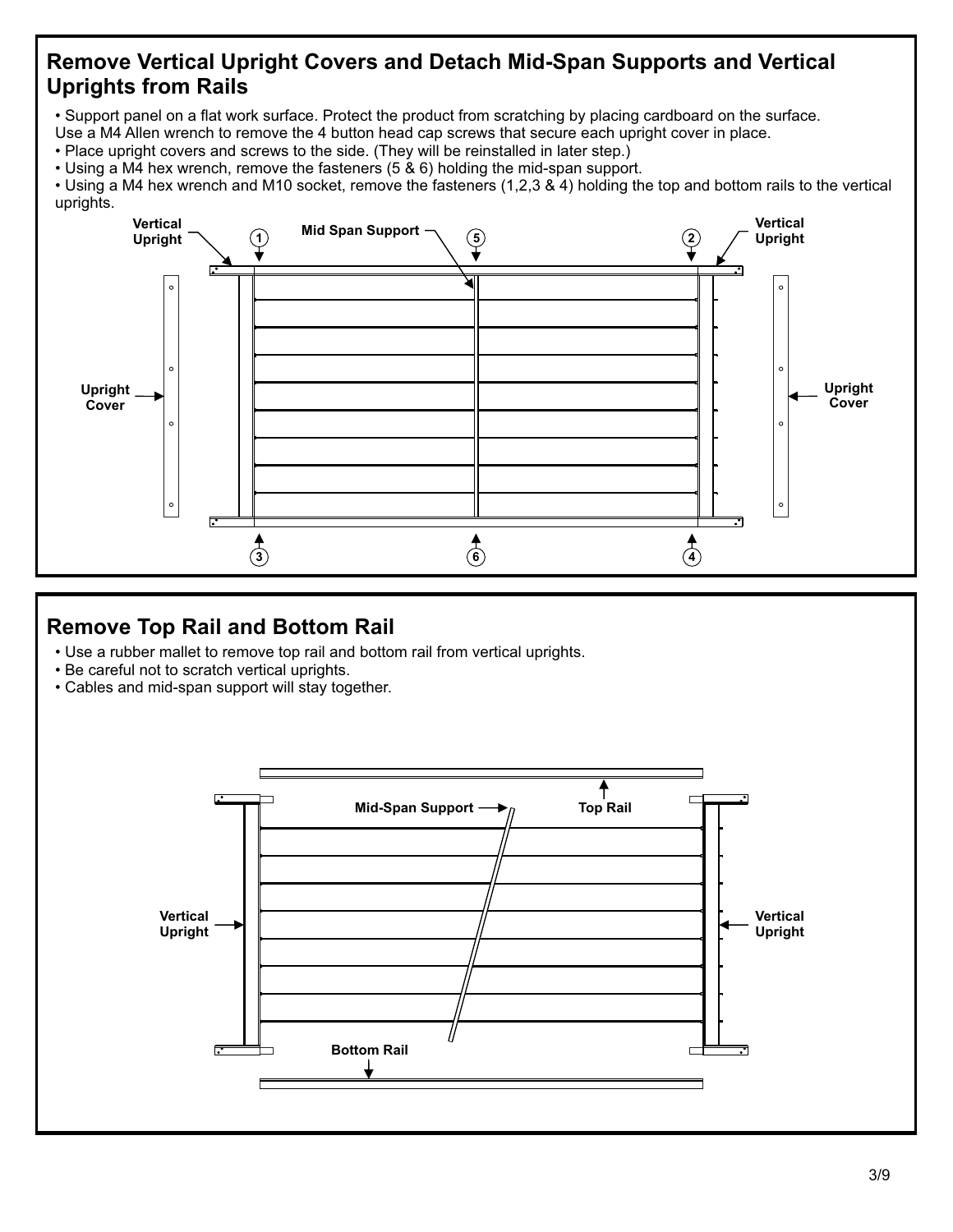# **Determine the Installed Length of the FortressCable H-Series Cable Rails** • Measure the lenght between the installed upper UB-05 brackets (Dim A) and between the lower UB-05 (Dim B) brackets. Dimensions A and B should be the same. • If dimensions are different, check posts for squareness and make required adjustments. **Dimension A Inside of Bracket to Inside of Bracket** ᇬ ក្ដ្ **Dimension B Inside of Bracket to Inside of Bracket** ा S **Deck Surface**

## **Determine the Cut Length of the FortressCable H-Series Cable Rails**

• **When calculating how much rail must be cut from each end of a rail, you must also include the length of the vertical upright rails.** T**he length of each vertical upright rail is 5-7/8", so the total length to remove from dimensions A and B is 11-3/4".**

• Use these formulas to cut your rails to the correct length.

**Top Rail Dimension A - 11-3/4" = Top Rail Cut Length** 

 **Bottom Rail Dimension B - 11-3/4" = Bottom Rail Cut Length**

• To keep mid-span support centered between posts, take an equal amount from each end of rail. Use the drilled midspan support hole as your reference point.

• Divide the rail cut length by 2 to mark cut points.

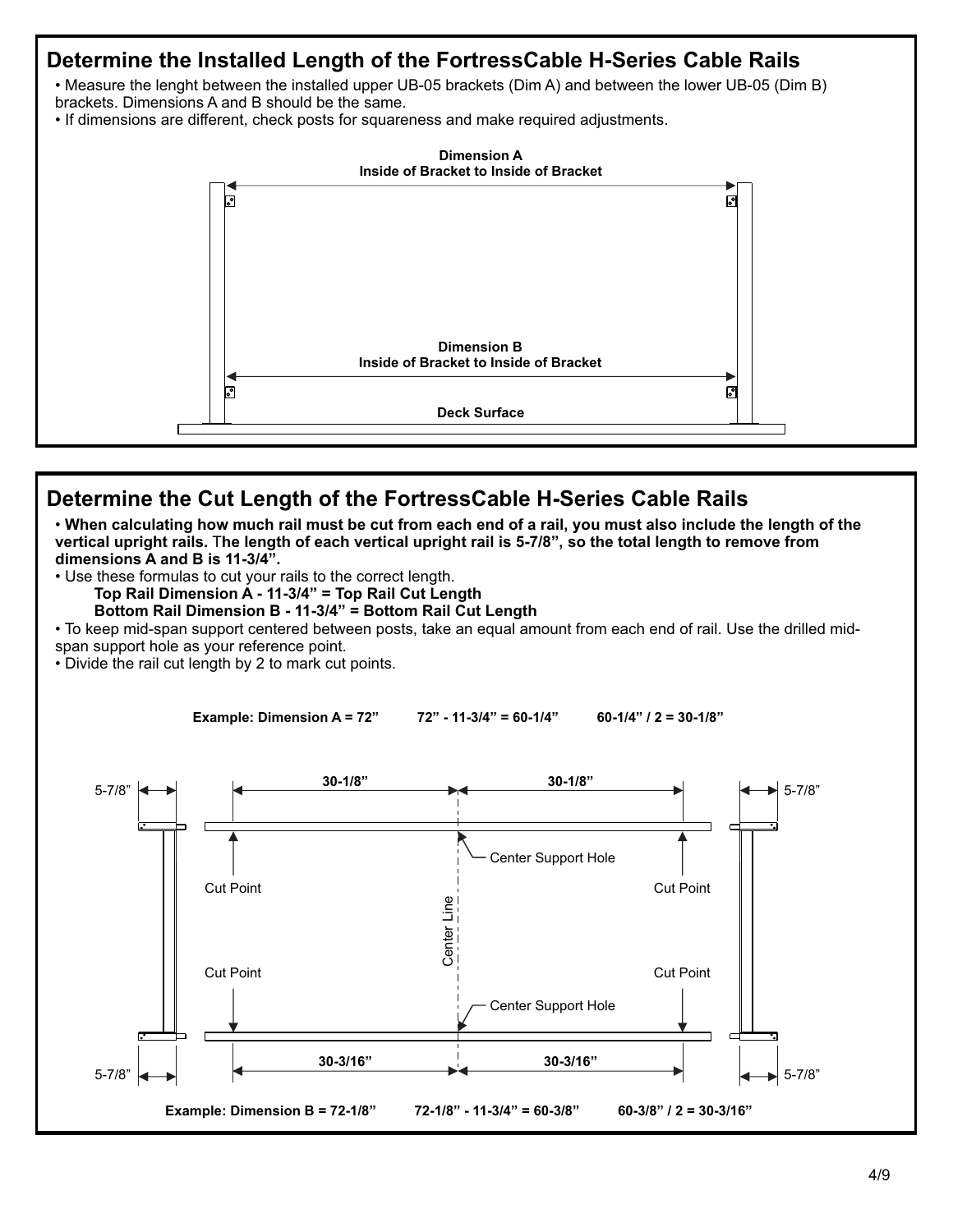# **Cutting FortressCable H-Series Cable Rails**

- For best results use a miter saw with a metal cutting blade. Straight cuts are critical for a professional installation.
- File cut edges smooth.
- Apply two coats of Fortress zinc-based touch-up paint.



## **Reattach Rails to Vertical Uprights and Mid-Span Support**

- Position cut H-Series cable rails onto the vertical uprights. Using the holes in the vertical uprights as a guide, use a 1/4" drill bit to drill to replace the holes that were removed when rails were cut to length.
- Use a M4 Allen wrench and M10 socket to reinstall the 4 button head cap screws and nuts (1,2,3 & 4) that secure the top and bottom rails to the vertical uprights.
- Use a M4 socket to reinstall the 2 hex head bolts (5&6) that secure the mid-span support to the rails.

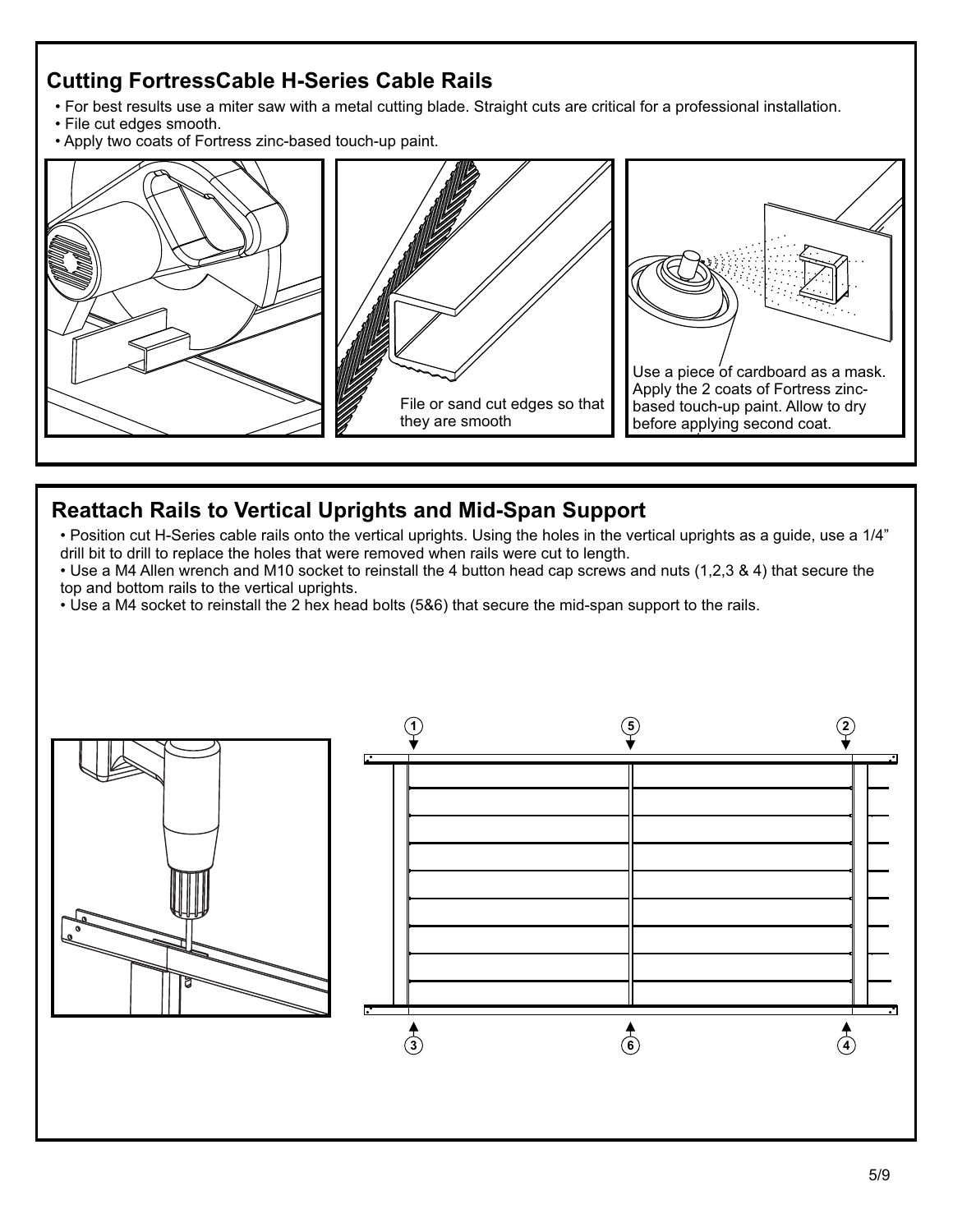# **Install FortressCable H-Series Panel into Fe<sup>26</sup> UB-05 Brackets**

- Align rails with UB-05 brackets and drop panel into place.
- The pre-drilled holes in the vertical uprights should align with the holes in the sides of UB-05 brackets.

• Using the T-25 thread cutting screws supplied with UB-05 brackets, secure the rail to each UB-05 bracket using 1 screw in each bracket.



## **Pull Cables Tight**

• Back hex nut offs until they are almost removed from adjustable swage. You will need the full length of threads to properly tension the cable in the next step.

- Apply inward pressure to cable clamp as excess cable is removed.
- Pull exposed cable through the cable clamp to remove excess cable.
- If cable jams, tap the cable clamp nut with a wrench to loosen.

• Cable clamp can also be disassembled to remove jam. Clamp components must be reassembled in the order shown below.



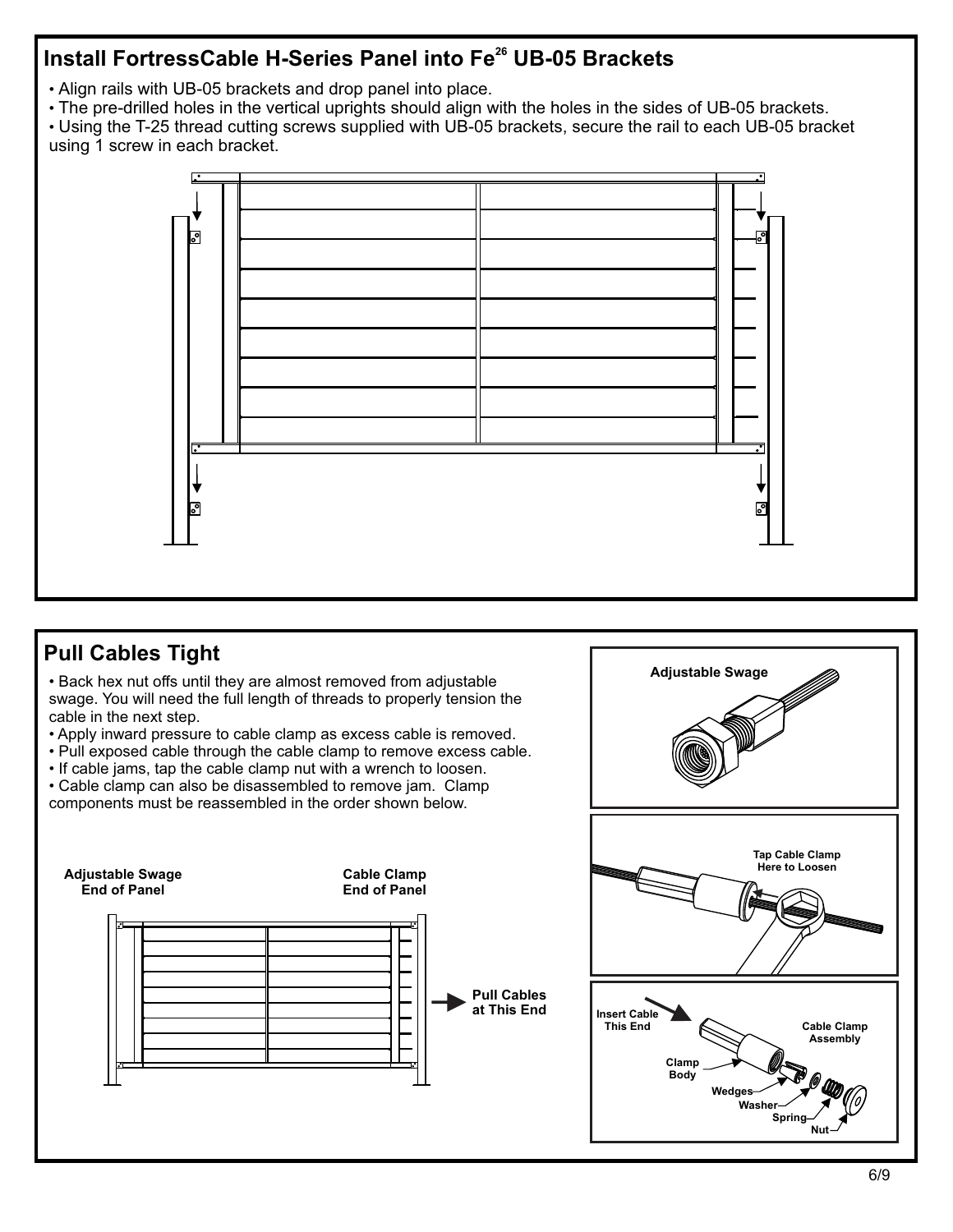# **Tightening the FortressCable H-Series System**

#### **DO NOT Over Tighten Cables**

- A properly tensioned FortressCable H-Series System cable should be tensioned to **250 lbs**. of tension.
- Use a Fortress cable tension gauge to accurately tension the cables.
- See images below for information on how to load cable into the tension gauge.
- Position cable between lower guides.
- Pull the lanyard and extend the spring until the cable is engaged with the hook in the indicator slide.
- The FortressCable H-Series System uses 1/8" diameter cable.
- Remove cable slack from cable before tightening.
- Use a 13mm socket wrench to tighten the cables in the sequence shown below.
- Tighten cable until the indicator arrow aligns with the 16 on the tension gauge.



#### **34" High Rail Sequence 40" High Rail Sequence**



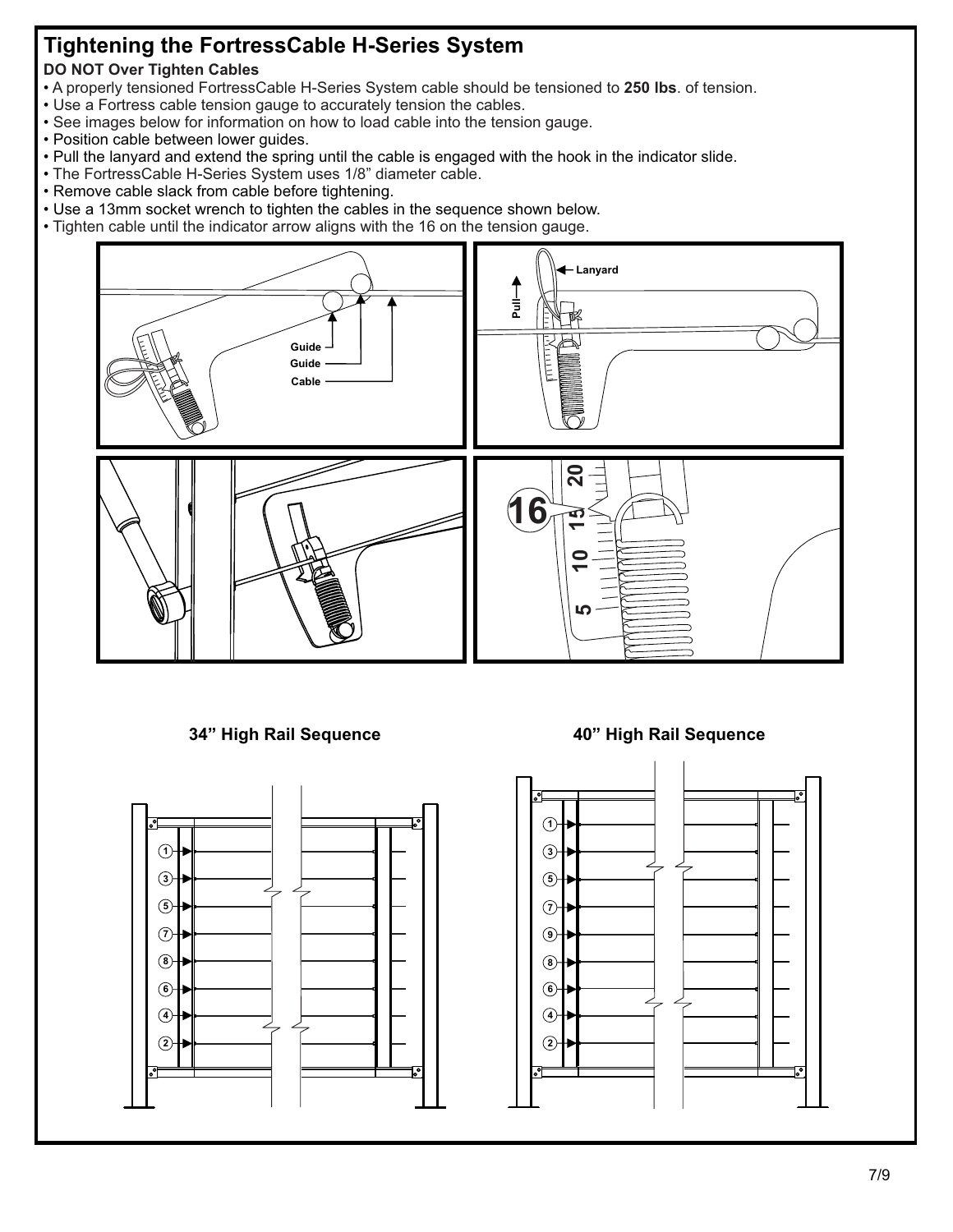

# **Reinstall the Vertical Upright Covers**

• Use a M6 Allen wrench to install the 4 button head cap screws that secure each upright cover in place.